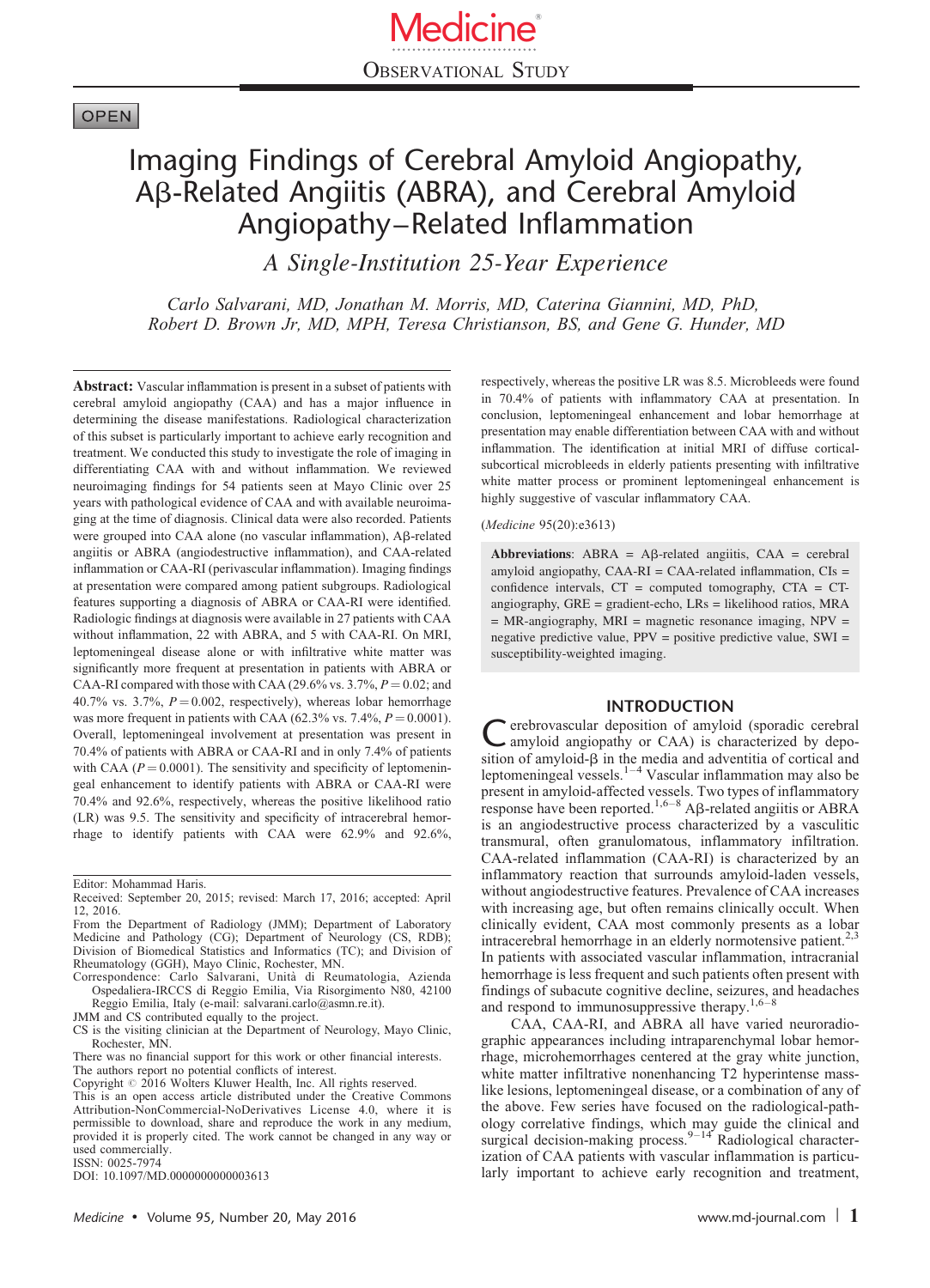avoid nondiagnostic biopsies, improve outcomes, and minimize the risk of unnecessary treatment with glucocorticoids and/or cyclophosphamide. The purposes of this study were to review our experience with imaging findings at presentation of pathology-proven CAA and to identify radiological features supporting a diagnosis of ABRA or CAA-RI.

# PATIENTS AND METHODS

## Identification of the Patients

In this study, we included all patients seen at Mayo Clinic in Rochester, MN, between January 1987 and December 2011 diagnosed on pathology specimen with CAA and had available neuroimaging at presentation.<sup>[1](#page-6-0)</sup> All pathological specimens were reviewed by one neuropathologist (CG) to exclude other vascular pathologies, to evaluate the presence of concomitant neurodegenerative changes of Alzheimer type, and to evaluate the presence and distribution of inflammation associated with amyloid- $\beta$ . A detailed description of the pathologic and classification procedures including imaging categorization was reported in previous studies.<sup>1,6,15–18</sup> Patients were grouped into 3 groups: CAA alone (no vascular inflammation), ABRA (angiodestructive inflammation), and CAA-RI (perivascular inflammation without angiodestructive process).<sup>[1](#page-6-0)</sup> The review of all available neuroimaging findings was performed by an experienced CAQ neuroroadiologist (JMM), who had no access to the clinical data or knowledge of the pathology report.

Imaging modalities reviewed included computed tomography (CT), magnetic resonance imaging (MRI), CT-angiography (CTA), MR-angiography (MRA), and catheter angiography. All these imaging modalities were performed and interpreted by defined clinical protocols used by the Division of Neuroradiology at the Mayo Clinic.

Neuroimaging was reviewed for the location and presence of the following findings: lobar hemorrhages, microhemorrhages at the gray white junction on gradient-echo (GRE) or susceptibility-weighted imaging (SWI), associated vasogenic edema in the underlying white matter, leptomeningeal or pachymeningeal involvement, enhancing mass-like lesions, cerebral infarcts, attenuation of these changes on CT, postgadolinium enhancement characteristics, or any combination of above.

Medical history and clinical and laboratory findings at presentation and during the follow-up as well as response to treatment, relapse occurrence, follow-up functional status, and cause of death were recorded.

## Standard Protocol Approvals, Registrations, and Patients Consents

The Mayo Institutional Review Board approved this study. The IRB number was 11–003530.

# Statistical Analysis

Numeric parameters were compared by using a 2-sided 2 sample  $t$  test or a Wilcoxon rank-sum test when the distributions were skewed. Comparisons of categorical variables were performed using the  $\chi^2$  or Fischer exact test when cell counts were  $\leq$ 5. We determined sensitivities (% of patients with a disease who have a positive test), specificities (% of patients without the condition who have a negative test), predictive values (positive predictive value  $[PPV] =$  number of true positives/number of true positives  $+$  number of false positives, negative predictive value  $[NPV] =$  number of true negatives/number of true negatives  $+$  number of false negatives), and likelihood ratios (LRs)  $(LR+)$  = sensitivity/1-specificity,  $LR - = 1$  -sensitivity/specificity) with 95% confidence intervals  $(CIs).<sup>19</sup>$  $(CIs).<sup>19</sup>$  $(CIs).<sup>19</sup>$  Significance was defined at  $P < 0.05$ . The statistical analysis was performed using SAS version 8 (SAS Institute, Cary, NC).

# RESULTS

Seventy-eight consecutive patients with cerebral vascular  $\mathsf{AB}$  deposition were identified.<sup>1</sup> Neuroimaging findings at presentation were available for review in 54 cases (27 CAA, 22 ABRA, and 5 CAA-RI), who represent the study population. Ten cases were evaluated with CT alone (ABRA = 1, CAA = 9), 16 cases were evaluated with MRI alone ( $ABRA = 11$ ,  $CAA-RI = 3$ ,  $CAA = 2$ ), and 28 cases were evaluated with CT and MRI  $(ABRA = 10, CAA-RI = 2, CAA = 16)$ . CTA, MRA, and conventional angiography were additionally performed in 21 cases  $(ABRA = 6, CAA-RI = 3, CAA = 12)$ . No angiographic evidence of vasculitis (smooth-wall segmental narrowing, dilatation, or occlusion affecting multiple cerebral arteries)<sup>15</sup> was observed in the 3 groups of patients. Twenty-nine cases had either a GRE or SWI sequence performed.

# Location of Imaging Abnormalities

In 18 cases, imaging abnormalities involved 1 lobe  $(ABRA = 3, CAA = 15)$ . One case of CAA involved a cerebellar hemisphere. In 35 cases, abnormalities were multilobar  $(ABRA = 19, CAARI = 5, CAA = 11)$ . Twenty-five cases were bilateral (ABRA = 14, CAA-RI = 3, CAA = 8). Patients with ABRA and CAA-RI had a significantly higher frequency of multilobar abnormalities compared to those with CAA  $(62.9\% \text{ vs. } 29.6\%, P = 0.028)$ . The frontal lobe was the most frequently involved (ABRA = 22, CAA-RI = 3, CAA = 16).

## Enhancement

Twenty-three cases demonstrated some form of postcontrast enhancement. Twenty-one cases had leptomeningeal enhancement (ABRA = 15, CAA-RI = 4, CAA = 2), and 2 cases of CAA had mass-like enhancement.

# Vasogenic Edema/Mass Effect/Previous hemorrhage

Thirty-nine cases showed evidence of vasogenic edema  $(ABRA = 16, CAA-RI = 4, CAA = 23)$ . The mass effect from lobar hemorrhage resulted in hydrocephalus or herniation respectively in 5 and 6 cases of CAA. Evidence of previous microhemorrhage (foci of hemosiderin) was seen in 29 cases by utilization of GRE and/or SWI sequences  $(ABRA = 15, CAA RI = 4$ ,  $CAA = 10$ ). [Table 1](#page-2-0) shows these radiological findings at presentation.

# CAA radiological Findings at Presentation and During Follow-Up

Lobar hemorrhage was the most frequent presentation, occurring in 17 of 27 (63%) of those with CAA. A single lobar hemorrhage was present in 15, whereas 2 other patients had multiple intraparenchymal hemorrhages of different ages. A leptomeningeal process was the only MRI finding in 1 patient (3.7%). Another had a leptomeningeal process with associated vasogenic edema underlying this region (3.7%). An infiltrative white matter process mimicking a low-grade glioma was present in 4 others (14.8%) ([Figure 1](#page-2-0)). Four patients had other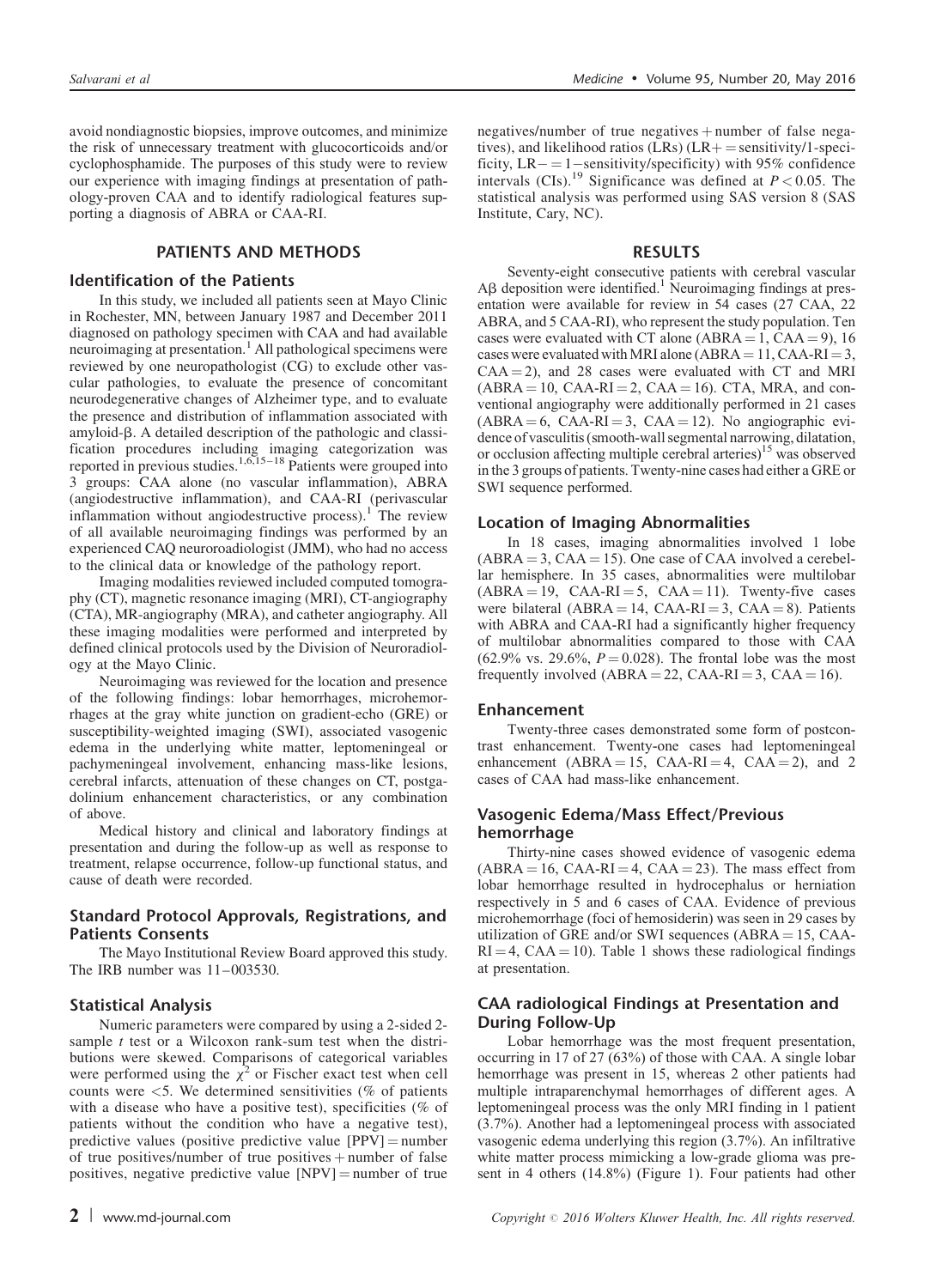| <b>Imaging Presentations</b>                                                        | $n = 54$ | ABRA $(n=22)$ , A | CAA-RI $(n=5)$ , B | CAA $(n=27)$ , C | $P(A + B \text{ vs. C})$ |
|-------------------------------------------------------------------------------------|----------|-------------------|--------------------|------------------|--------------------------|
| Lobar hemorrhage                                                                    | 19       | 2                 | $\mathbf{0}$       | 17               | 0.0001                   |
| Isolated                                                                            |          | 0                 | 0                  | 15               |                          |
| With multiple intraparenchymal<br>hemorrhages of different ages                     |          | 0                 | 0                  | 2                |                          |
| Strictly leptomeningeal process                                                     | 9        | 6                 | 2                  |                  | 0.02                     |
| Isolated                                                                            |          |                   |                    |                  |                          |
| With multiple cortical infarcts                                                     |          |                   | 0                  | $\mathbf{0}$     |                          |
| With multiple intraparenchymal<br>hemorrhages of different ages                     |          |                   | 0                  | 0                |                          |
| With old lobar infarct                                                              |          | $\left($          |                    | $\theta$         |                          |
| Leptomeningeal process with<br>infiltrative white matter                            | 12       | 9                 | $\overline{2}$     |                  | 0.002                    |
| Isolated                                                                            |          | 8                 | 2                  |                  |                          |
| With multiple cortical infarcts                                                     |          |                   | $\mathbf{0}$       | $\theta$         |                          |
| Infiltrative white matter process<br>mimicking low grade glioma                     | 8        |                   | $\Omega$           |                  | 1.0000                   |
| Isolated                                                                            |          | 3                 | 0                  | 3                |                          |
| With multiple old lobar infarcts                                                    |          |                   | 0                  | 0                |                          |
| With multiple intraparenchymal<br>hemorrhages of different ages                     |          | 0                 | 0                  |                  |                          |
| Other presentations                                                                 | 6        |                   |                    | 4                |                          |
| Multiple cortical infarcts                                                          |          |                   |                    | $\theta$         |                          |
| Multiple acute hemorrhages                                                          |          |                   |                    | 0                |                          |
| Mass lesion                                                                         |          | $\Omega$          | 0                  | 2                |                          |
| Focal SAH                                                                           |          | $\Omega$          | 0                  |                  |                          |
| Multiple cortical infarcts and<br>intraparenchymal hemorrhages<br>of different ages |          | 0                 | $\Omega$           |                  |                          |

# <span id="page-2-0"></span>TABLE 1. Radiological (MRI and/or CT) Findings at Presentation

 $ABRA = A\beta$ -related angiitis,  $CAA =$  cerebral amyloid angiopathy,  $CAA - RI =$  cerebral amyloid angiopathy-related inflammation,  $SAH = subarachnoid$  hemorrhage.



FIGURE 1. Magnetic resonance imaging of a patient with CAA showing an infiltrative white matter process mimicking low grade infiltrating glioma. A, Fluid Attenuation Inversion Recovery (FLAIR) MRI images show a T2 hyperintense infiltrative white matter process in the left temporal/parietal lobes with associated mass effect; mild contralateral infiltrative T2 hyperintensity is also present. There was no associated enhancement. B, Axial susceptibility weighted imaging (SWI) shows multiple bilateral microhemorrhages centered at the grey white junction in both cerebral hemispheres, particularly evident in the area of mass-like T2 hyperintensity.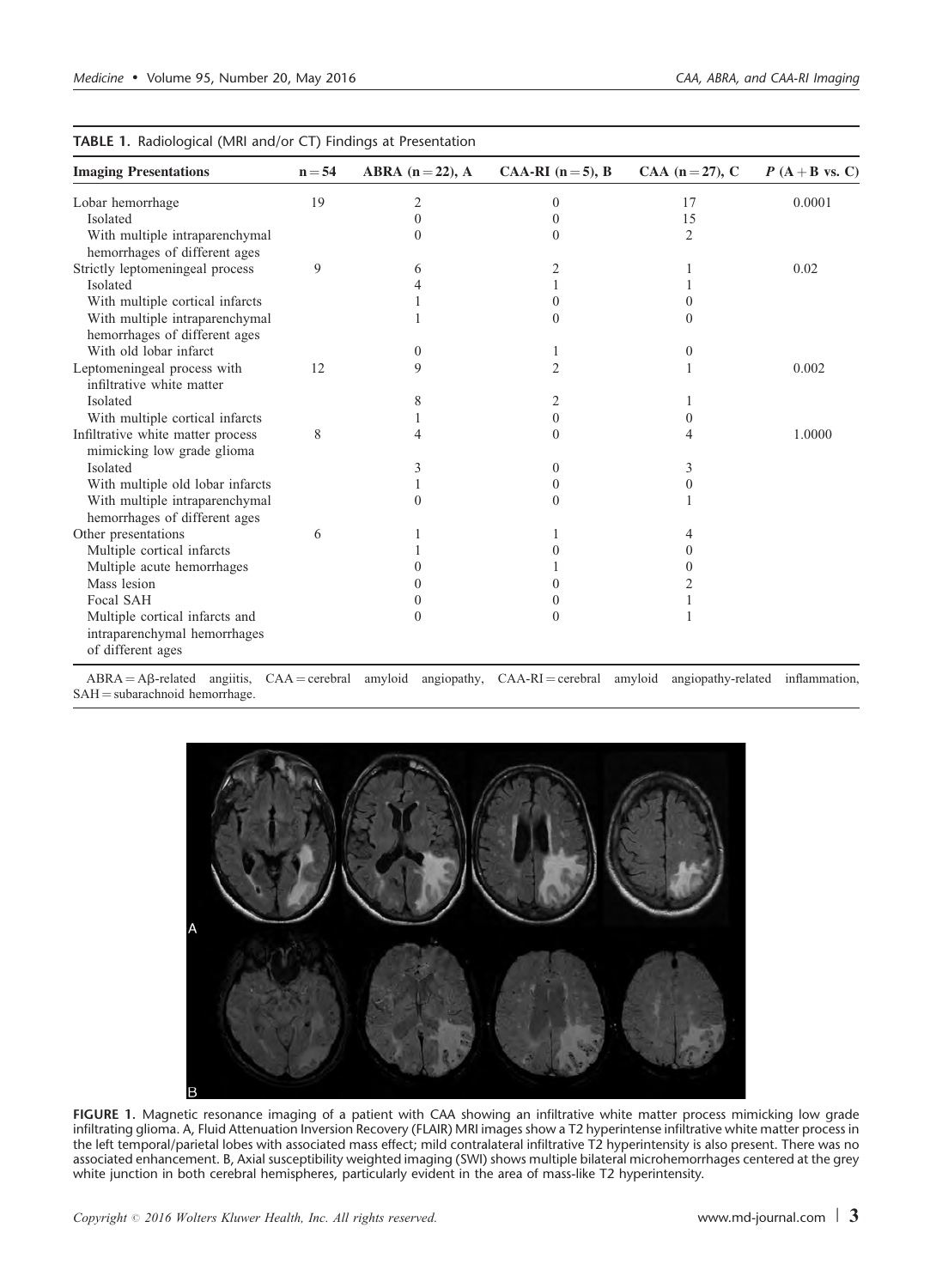findings at presentation: 2 had a mass-like lesion, 1 subarachnoid hemorrhage, and 1 multiple cortical infarctions and intraparenchymal hemorrhages of different ages. Three patients had multiple modalities of presentation. Follow-up images were available in 3 patients with CAA. All 3 patients had 1 relapse. Two relapses were characterized by the presence of a leptomeningeal process with infiltrative white matter, occurring 9 months and 8 years, respectively, after the initial diagnosis. The third patient had a lobar hemorrhage 2 years after the first episode characterized by a multilobar infiltrative white matter process mimicking low-grade glioma.

# Illustrative Cases of CAA

#### Case 1

A 62-year-old woman presented with recurrent multifocal bilateral paraesthesias. Brain MRI showed a leptomeningeal process and infiltrative white matter abnormalities in right parietal lobe. Cerebral biopsy showed CAA with involvement of leptomeningeal and superficial cortical vessels. The patient was not treated and 4 months later at MRI, there was an almost complete resolution of the lesions. Five months later, she developed aphasia with MRI evidence of a recurrent leptomeningeal process with infiltrative white matter abnormalites in the left temporal lobe. She was treated with only three 1 g/pulses of methylprednisolone (oral glucocorticoids did not follow pulse therapy) with significant improvement of the language (80% of normal) in the following 10 days. Seven months later, brain MRI had markedly improved showing only few tiny foci of hemosiderin on GRE and language was normal.

## Case 2

A 61-year-old woman presented with a right frontal lobar hemorrhage. Medical history was negative. Brain biopsy performed during hematoma evacuation showed CAA. Eight years later, she developed seizures and brain MRI showed infiltrative T2 signal in the white matter with leptomeningeal enhancement in the right temporal lobe which spontaneously resolved. Three years later, microhemorrhages were observed on follow-up brain MRI.

## Case 3

A 47-year-old man developed progressive cognitive decline, personality change, confusion, spells, and right hemiparesis. Brain MRI showed an infiltrative white matter process mimicking low-grade glioma in the parietal lobe bilaterally and in the right frontal lobe; in addition, there were multiple intraparenchymal hemorrhages of different ages. A brain biopsy showed CAA. His neurological condition and brain MRI gradually improved without therapy. Two years later, his neurologic status suddenly deteriorated and brain MRI showed a new right frontal lobe hemorrhage.

# ABRA Radiological Findings at Presentation and During Follow-Up

Leptomeningeal disease only (Figure 2) and with infiltrative white matter abnormalities [\(Figure 3](#page-4-0)) were the 2 most frequent radiological findings at presentation and were observed in 6  $(27.3\%)$  and 9  $(40.9\%)$  of the 22 patients respectively, followed by an infiltrative white matter process mimicking low-grade glioma alone in 4 patients (18.2%) ([Table 1\)](#page-2-0). Multiple cortical infarcts were present in 3 patients (14%). In 1 patient, infarcts were the only finding at presentation, whereas in the other 2, additional lesions developed. Multiple old lobar infarcts were observed in another patient associated with an infiltrative white matter process mimicking low-grade glioma. Lobar hemorrhage was observed in only 2 patients.

Follow-up images were available in 4 patients with ABRA. Three of the 4 had clinical relapses. One patient had 3 relapses, one had 2, and 1 had 1 relapse. A new lobar hemorrhage was observed in all 3 relapses. Lobar hemorrhage was associated with subdural and subarachnoid hemorrhage in 1, recurrence of leptomenigeal enhancement in 1, and leptomeningeal process with infiltrative white matter process in 1.

# Illustrative Cases of ABRA

## Case 1

A 69-year-old woman presented with a 3-week history of spells of numbness moving up her left arm and in her left leg to the knee. The episodes lasted about 15 minutes, and as a second



FIGURE 2. Magnetic resonance imaging of a patient with ABRA showing a strictly leptomeningeal process. A, Fluid Attenuation Inversion Recovery (FLAIR) sequence shows non nulling of the subarachnoid signal involving the left temporal lobe consistent with a leptomeningeal process. No underlying white matter abnormalities. B, Post Gadolinium T1-weighted images shows avid leptomeningeal enhancement. C, Axial susceptibility weighted imaging (SWI) shows multiple bilateral cortical-subcortical microhemorrhages throughout cerebral hemispheres.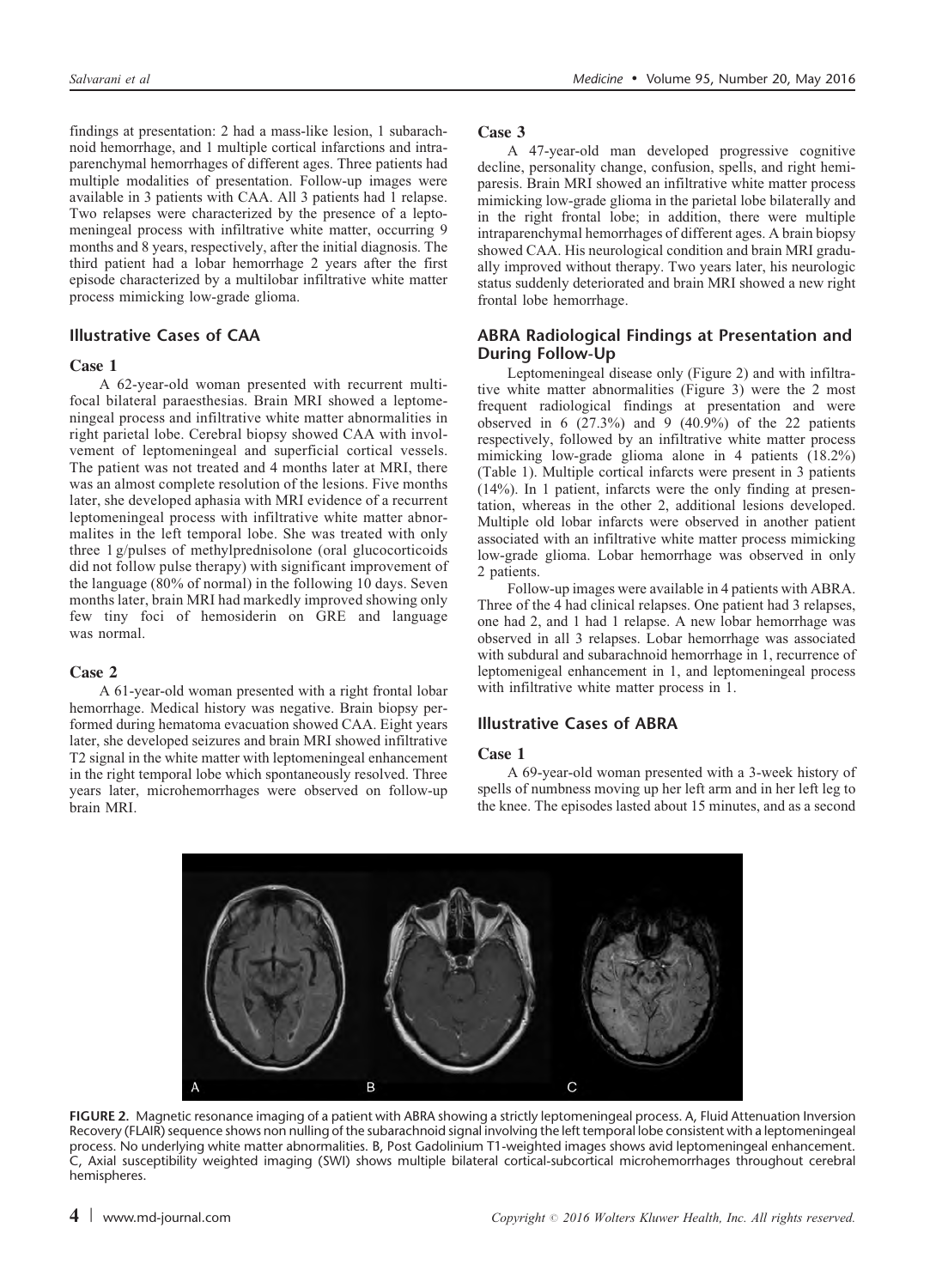<span id="page-4-0"></span>

FIGURE 3. Magnetic resonance imaging of a patient with ABRA showing a leptomeningeal process with infiltrative white matter abnormalities as well. Without GRE or SWI imaging, this can be mistaken for an infiltrative low grade glioma. A, Fluid Attenuation Inversion Recovery (FLAIR)-weighted MRI images show multilobar infiltrative subcortical white matter T2 hyperintensities, with associated mass effect. B, Post Gadolinium T1-weighted MRI images show avid leptomeningeal enhancement without parenchymal enhancement.

area became affected, the previous area improved. Brain MRI showed leptomeningeal enhancement in frontal and parietal lobes. Two months later, her neurological status deteriorated and a follow-up MRI showed a right frontal lobar hemorrhage. Brain biopsy showed necrotizing vasculitis and CAA. Prednisone 60 mg daily was started and she improved. Two months later, MRI showed improvement of leptomeningeal enhancement, but also revealed a new small hemorrhage in the left posterior temporal lobe. Mycophenolate mofetil was started and she improved further. Eight months later, the follow-up MRI showed a complete resolution of leptomeningeal enhancement. Medications were then discontinued. However, during subsequent follow-up, the patient had 3 clinical recurrences, 12 months, 29 months, and 35 months later. In the first, recurrence MRI showed a new left temporal lobe lobar hemorrhage, in the second, recurrence of leptomeningeal enhancement, and in the third, a right frontal lobar hemorrhage with subdural and subarachnoid hemorrhage.

## Case 2

A 65-year-old man developed a right frontal hemorrhage that was evacuated. One month later, he noted headache, confusion, seizures, aphasia, and rapid cognitive decline. Brain MRI showed leptomeningeal enhancement involving the right frontal and temporal lobes and multiple infarcts in the overlying cortex. Cerebral biopsy showed ABRA. The patients were treated with methylprednisolone pulse therapy (1 g/day for 3 days) followed by oral prednisone 60 mg/daily. The patient radiographically and clinically improved, and 18 months later, he was able to stop prednisone without recurrence.

## Case 3

A 67-year-old woman developed confusion, aphasia, and spells, lasting 5 to 10 minutes, with numbness in her arm and trunk. On several occasions, her face was drooped on the left and her speech was slurred. MRI showed leptomeningeal enhancement with T2 signal hyperintensity involving cortex and adjacent white matter in the right frontal lobe and left parietal and frontal lobes. Brain biopsy showed ABRA. The patient was not treated and there was a progressive resolution of neurological manifestations and MRI findings. Seven months later, the patient was asymptomatic and follow-up MRI demonstrated minimal persisting leptomeningeal enhancement in the left parietal area and a marked reduction in the amount of T2 signal changes. Five years later, the patient had a recurrence characterized by spells of aphasia and MRI evidence of leptomeningeal enhancement and T2 signal hyperintensity in subcortical white matter with extension to the cortex in the right occipital and temporal lobes. The neurological symptoms resolved in the following month without therapy and a control MRI, 5 months later, showed resolution of leptomeningeal enhancement and marked reduction of white matter T2 abnormalities. SWIs showed a few punctate areas of hemosiderin deposition in the same regions where there were T2 abnormalities. Three years later, the patient was asymptomatic and brain MRI unchanged.

## Case 4

A 62-year-old woman presented with a 2-month history of episodes of paresthesias marching up the left arm from the fingers to the left side of the neck and face. MRI showed right temporal and bilateral frontal leptomeningeal enhancement and an old right frontal hemorrhage. The patient was not treated and the spells and MRI leptomeningeal enhancement improved spontaneously. Five months later, she complained of headache and MRI showed a new left posterior frontal hemorrhage and 2 months later, brain MRI showed a new left anterior frontal hemorrhage. Brain biopsy was performed with evidence of ABRA.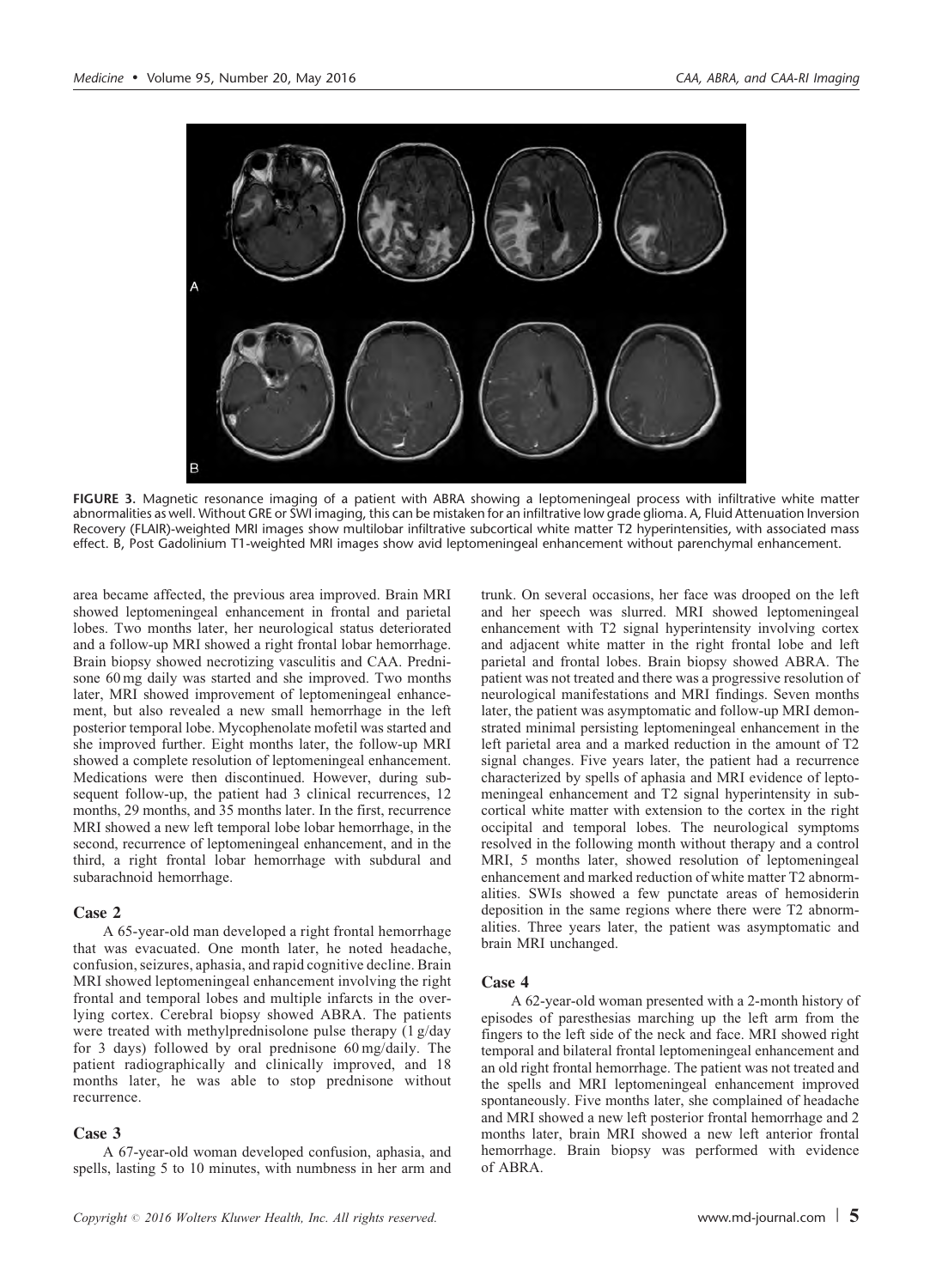# CAA-RI Radiological Findings at Presentation and During Follow-Up

Only 5 patients were in this group. Isolated leptomeningeal enhancement or a leptomeningeal process with infiltrative white matter was observed in 4 of 5 patients (80%). No patients had a lobar hemorrhage. One patient presented with multiple acute hemorrhages alone. One patient with leptomeningeal disease alone also had evidence of an old frontal infarct. Thus, the group appeared to resemble ABRA more than CAA.

# Comparisons Between CAA and  $ABRA + CAA-RI$

Leptomeningeal disease alone or with an infiltrative underlying white matter process was significantly more frequent in patients with ABRA and CAA-RI compared with those with CAA (8/27, 29.6% vs. 1/27, 3.7%,  $P = 0.02$ ; and 11/27, 40.7% vs.  $1/27$ ,  $3.7\%$ ,  $P = 0.002$ , respectively), whereas lobar hemorrhage was more frequent in patients with CAA (17/27, 62.3% vs.  $2/27$ ,  $7.4\%$ ,  $P = 0.0001$ ) ([Table 1](#page-2-0)). Overall, leptomeningeal involvement at presentation was present in 70.4% (19/27) of patients with ABRA or CAA-RI and in only 7.4% (2/27) of patients with CAA ( $P = 0.0001$ ). Table 2 shows the sensitivities, specificities, and LRs (with 95% CIs) of imaging findings that help differentiate patients with CAA from those with  $ABRA + CAA-RI$ . The sensitivity and specificity of leptomeningeal enhancement to identify patients with  $ABRA + CAA-RI$  were 70.4% and 92.6%, respectively, whereas the positive LR was 9.5. The positive predictive value was 90.4%. The sensitivity and specificity of intracerebral hemorrhage to identify patients with CAA were 62.9% and 92.6%, respectively, whereas the positive LR was 8.5. The positive predictive value was 89.4%.

# **DISCUSSION**

The primary objective of this study was to assess imaging findings at diagnosis in a population of 54 patients with ABRA and CAA-RI or CAA. We found that leptomeningeal disease by itself or accompanied by infiltrative white matter process was significantly more frequent in patients with ABRA and CAA-RI than those with CAA, whereas lobar hemorrhage was more frequent in patients with CAA. Overall, leptomeningeal involvement at presentation was observed in 70% of the patients with vascular inflammation, but in only 7% with CAA. In addition to the sensitivity of 70%, MRI evidence of leptomeningeal enhancement had a specificity of 93% for the presence of vascular inflammation. The positive LR for this MRI finding was 9.5, indicating that leptomeningeal enhancement is almost

10 times more likely to be present in a patient with ABRA or CAA-RI inflammation than in a patient with CAA. We also observed that patients with intracerebral hemorrhage on imaging have an increased likelihood of CAA without inflammation (LR, 8.5). However, the absence of intracerebral hemorrhage decreased the probability of CAA without vascular inflammation. The negative LR for intracerebral hemorrhage was 0.4. The specificity of intracranial hemorrhage for CAA without inflammation was high (93%), whereas the sensitivity was relatively low (63%). Therefore, the presence of leptomeningeal enhancement in the absence of intracerebral hemorrhage increases the probability that a patient with CAA will have vascular inflammation.

We observed that ABRA and CAA-RI were more closely related to primary CNS vasculitis than to CAA without inflammatory infiltrates and that vascular inflammation in ABRA and  $CAA-RI$  more than  $A\beta$  deposition alone has a major influence in determining disease manifestations.<sup>[1,5,6](#page-6-0)</sup> In particular, the neurological manifestations of CAA with inflammatory vascular or perivascular infiltration respond to immunosuppressive treatment. Therefore, when neurologic and neuroradiologic findings are consistent with ABRA or CAA-RI, the physician should consider starting an appropriate immunosuppressive treatment also in absence of pathologic confirmation. If a biopsy is requested, the surgeon should direct the biopsy to the leptomeningeal and gray white junction.

Given the varied radiological presentations of these patients, GRE and/or SWI are essential in narrowing the differential diagnosis triaging the patients toward appropriate therapy. $9-12$  CAA inflammatory variants may present as an infiltrative, poorly marginated, diffuse lobar or multilobar T2 hyperintense process with associated mass effect and variable leptomeningeal enhancement mimicking CNS neoplasm or as strictly leptomeningeal process in the absence of lobar hemorrhage. Standard MRI sequences are not sensitive for detecting the microhemorrhages, which are also associated with these inflammatory CAA forms. In cases who present with a nonenhancing infiltrative white matter process and in which SWI or GRE imaging is not done, it is not uncommon that only the white matter is targeted in the biopsy resulting in a nondiagnostic biopsy and delayed treatment.<sup>11</sup> The presence of multiple, cortical-subcortical microbleeds detected by GRE or by more sensitive sequences such as SWI is a suggestive radiological sign of vascular amyloid. $9-11$  We found microbleeds, using GRE and/or SWI sequences, in 19 of 27 (70.4%) patients with inflammatory CAA at presentation. The identification at initial MRI of diffuse cortical and subcortical

| <b>TABLE 2.</b> Imaging Findings for the Diagnosis of Cerebral Amyloid Angiopathy With and Without Inflammation |                                                     |                                                     |                                                                 |                                                                 |                                                            |                                                            |  |  |  |
|-----------------------------------------------------------------------------------------------------------------|-----------------------------------------------------|-----------------------------------------------------|-----------------------------------------------------------------|-----------------------------------------------------------------|------------------------------------------------------------|------------------------------------------------------------|--|--|--|
| <b>Findings</b>                                                                                                 | Sensitivity,<br>$n/n \ (\%)$<br>$(95\% \text{ CI})$ | Specificity,<br>$n/n \ (\%)$<br>$(95\% \text{ CI})$ | <b>Positive</b><br><b>Predictive</b><br>Value $\%$ (95 $\%$ CI) | <b>Negative</b><br><b>Predictive</b><br>Value $\%$ (95 $\%$ CI) | <b>Positive</b><br>Likelihood<br>Ratio $(95\% \text{ CI})$ | <b>Negative</b><br>Likelihood<br>Ratio $(95\% \text{ CI})$ |  |  |  |
| $ABRA + CAA-RI$                                                                                                 |                                                     |                                                     |                                                                 |                                                                 |                                                            |                                                            |  |  |  |
| Leptomeningeal                                                                                                  | 19/27(70.4)                                         | 25/27(92.6)                                         | 90.4(68.2, 98.3)                                                | $75.7(57.4-88.2)$                                               | $9.5(2.5-36.9)$                                            | $0.3(0.2-0.6)$                                             |  |  |  |
| enhancement                                                                                                     | (49.6, 85.5)                                        | (74.2, 98.7)                                        |                                                                 |                                                                 |                                                            |                                                            |  |  |  |
| <b>CAA</b>                                                                                                      |                                                     |                                                     |                                                                 |                                                                 |                                                            |                                                            |  |  |  |
| Intracerebral                                                                                                   | 17/27(62.9)                                         | 25/27(92.6)                                         | 89.4 (65.5, 98.1)                                               | $71.4(53.5 - 84.7)$                                             | $8.5(2.2-33.3)$                                            | $0.4(0.2-0.7)$                                             |  |  |  |
| hemorrhage                                                                                                      | $(42.5 - 79.9)$                                     | $(74.2 - 98.7)$                                     |                                                                 |                                                                 |                                                            |                                                            |  |  |  |

 $ABRA = AB$ -related angiitis,  $CAA =$ cerebral amyloid angiopathy,  $CAA-RI =$ cerebral amyloid angiopathy-related inflammation,  $CI =$ confidence interval.